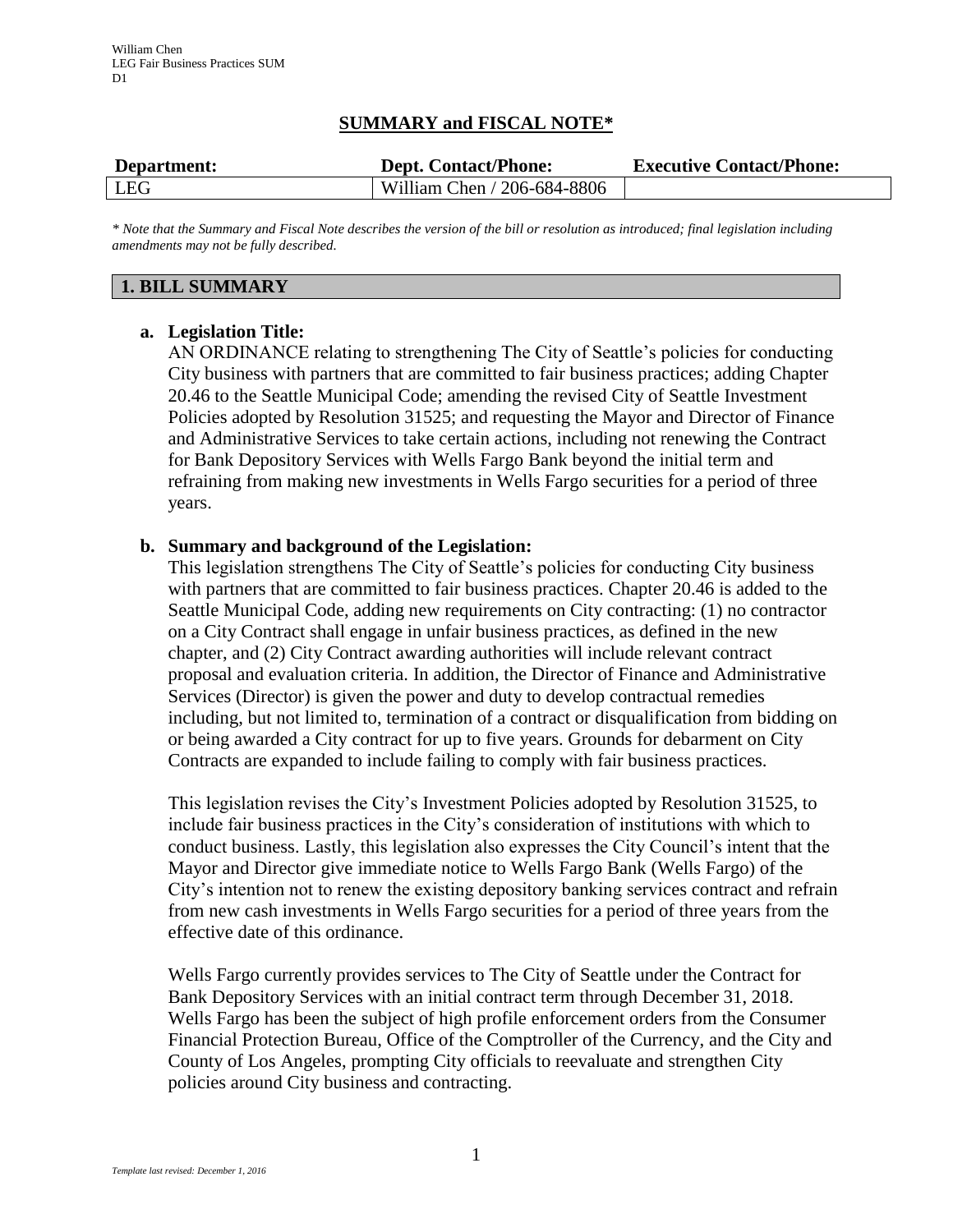## **2. CAPITAL IMPROVEMENT PROGRAM**

**a. Does this legislation create, fund, or amend a CIP Project? \_\_\_ Yes \_\_X\_ No** If yes, please fill out the table below and attach a new (if creating a project) or marked-up (if amending) CIP Page to the Council Bill. Please include the spending plan as part of the attached CIP Page. If no, please delete the table.

|  | <b>Project Name:</b> Project I.D.: Project Location: | <b>Start Date:</b> | <b>End Date:</b> | <b>Total Project Cost</b><br>Through 2022: |
|--|------------------------------------------------------|--------------------|------------------|--------------------------------------------|
|  |                                                      |                    |                  |                                            |

## **3. SUMMARY OF FINANCIAL IMPLICATIONS**

**a. Does this legislation amend the Adopted Budget? \_\_\_ Yes \_\_X\_ No** If there are no changes to appropriations, revenues, or positions, please delete the table below.

| Budget program(s) affected:                                         |                                |                        |                               |      |  |
|---------------------------------------------------------------------|--------------------------------|------------------------|-------------------------------|------|--|
|                                                                     |                                | <b>General Fund \$</b> | Other \$                      |      |  |
| Appropriation change (\$):                                          | 2017                           | 2018                   | 2017                          | 2018 |  |
|                                                                     |                                |                        |                               |      |  |
| <b>Estimated Revenue change (\$):</b><br><b>Positions affected:</b> | <b>Revenue to General Fund</b> |                        | <b>Revenue to Other Funds</b> |      |  |
|                                                                     | 2017                           | 2018                   | 2017                          | 2018 |  |
|                                                                     | <b>No. of Positions</b>        |                        | <b>Total FTE Change</b>       |      |  |
|                                                                     | 2017                           | 2018                   | 2017                          | 2018 |  |
|                                                                     |                                |                        |                               |      |  |

**b. Does the legislation have other financial impacts to the City of Seattle that are not reflected in the above, including direct or indirect, short-term or long-term costs?** If so, describe the nature of the impacts. This could include increased operating and maintenance costs, for example.

# **c. Is there financial cost or other impacts of** *not* **implementing the legislation?**

Estimate the costs to the City of not implementing the legislation, including estimated costs to maintain or expand an existing facility or the cost avoidance due to replacement of an existing facility, potential conflicts with regulatory requirements, or other potential costs or consequences.

If there are no changes to appropriations, revenues, or positions, please delete sections 3.d., 3.e., and 3.f. and answer the questions in Section 4.

### **3.d. Appropriations**

### **\_\_\_\_ This legislation adds, changes, or deletes appropriations.**

If this box is checked, please complete this section. If this box is not checked, please proceed to Revenues/Reimbursements.

| <b>Fund Name and</b><br>number | Dept | <b>Budget Control</b><br>Level Name/#* | 2017<br>Appropriation<br><b>Change</b> | 2018 Estimated<br>Appropriation<br><b>Change</b> |  |
|--------------------------------|------|----------------------------------------|----------------------------------------|--------------------------------------------------|--|
|                                |      |                                        |                                        |                                                  |  |
| <b>TOTAL</b>                   |      |                                        |                                        |                                                  |  |

**\****See budget book to obtain the appropriate Budget Control Level for your department.*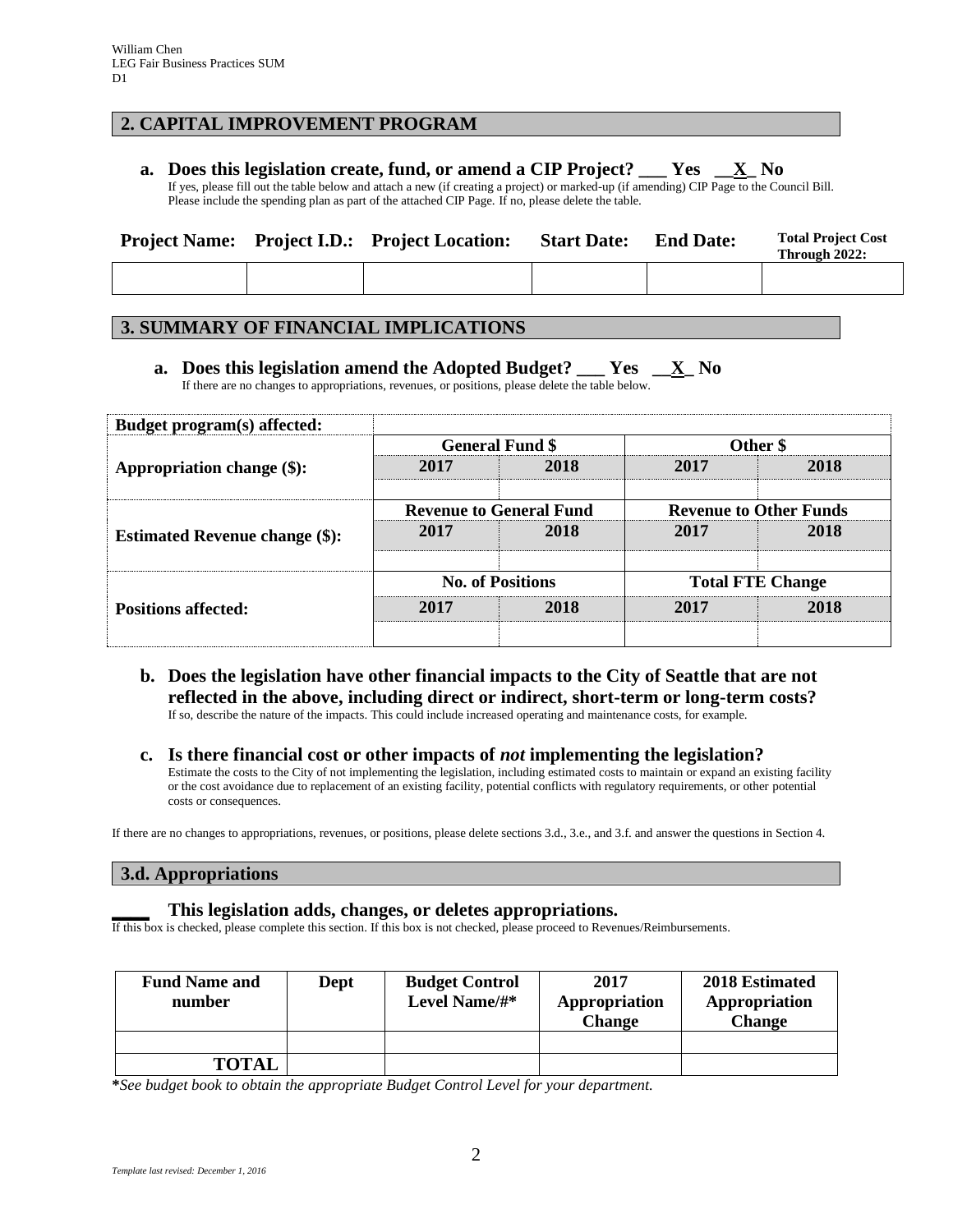William Chen LEG Fair Business Practices SUM D<sub>1</sub>

This table should reflect appropriations that are a direct result of this legislation. In the event that the project/programs associated with this ordinance had, or will have, appropriations in other legislation please provide details in the Appropriation Notes section below. If the appropriation is not completely supported by revenue/reimbursements listed below, please identify the funding source (e.g. available fund balance) to cover this appropriation in the notes section. Also indicate if the legislation changes appropriations one-time, ongoing, or both.

#### Is this change one-time or ongoing?

Please explain any complicated scenarios – e.g. three-year funding agreement but not permanent ongoing.

### Appropriations Notes:

### **3.e. Revenues/Reimbursements**

### **\_\_\_\_ This legislation adds, changes, or deletes revenues or reimbursements.**

If this box is checked, please complete this section. If this box is not checked, please proceed to Positions.

## **Anticipated Revenue/Reimbursement Resulting from this Legislation:**

| <b>Fund Name and</b><br><b>Number</b> | Dept | <b>Revenue Source</b> | 2017<br>Revenue | 2018 Estimated<br>Revenue |
|---------------------------------------|------|-----------------------|-----------------|---------------------------|
|                                       |      |                       |                 |                           |
| <b>TOTAL</b>                          |      |                       |                 |                           |

This table should reflect revenues/reimbursements that are a direct result of this legislation. In the event that the issues/projects associated with this ordinance/resolution have revenues or reimbursements that were, or will be, received because of previous or future legislation or budget actions, please provide details in the Notes section below. Do the revenue sources have match requirements? If so, what are they?

#### Is this change one-time or ongoing?

Please explain any complicated scenarios – e.g. three-year funding agreement but not permanent ongoing.

### Revenue/Reimbursement Notes:

### **3.f. Positions**

### **\_\_\_\_ This legislation adds, changes, or deletes positions.**

If this box is checked, please complete this section. If this box is not checked, please proceed to Other Implications.

## **Total Regular Positions Created, Modified, or Abrogated through this Legislation, Including FTE Impact:**

| Position # for<br><b>Existing</b><br><b>Positions</b> | <b>Position Title &amp;</b><br>Department* | Fund<br>Name $\& \#$ | Program<br>& BCL | PT/FT | 2017<br><b>Positions</b> | 2017<br>FTE | Does it sunset?<br>(If yes, explain below<br>in Position Notes) |
|-------------------------------------------------------|--------------------------------------------|----------------------|------------------|-------|--------------------------|-------------|-----------------------------------------------------------------|
|                                                       |                                            |                      |                  |       |                          |             |                                                                 |
|                                                       |                                            |                      |                  |       |                          |             |                                                                 |
|                                                       |                                            |                      |                  |       |                          |             |                                                                 |
| <b>TOTAL</b>                                          |                                            |                      |                  |       |                          |             |                                                                 |

*\* List each position separately*

This table should only reflect the actual number of positions created by this legislation. In the event that positions have been, or will be, created as a result of previous or future legislation or budget actions, please provide details in the Notes section below.

#### Position Notes: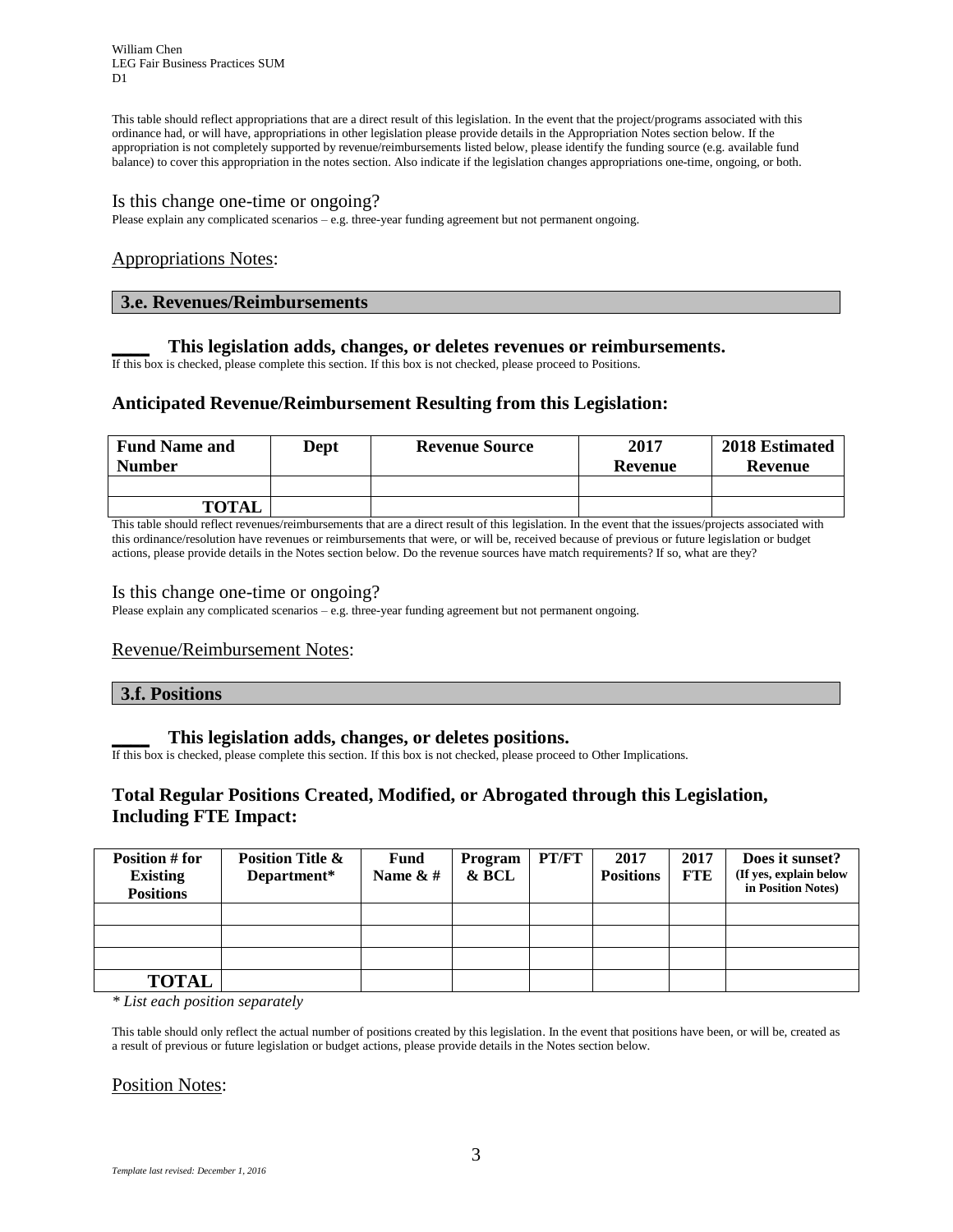## **4. OTHER IMPLICATIONS**

**a. Does this legislation affect any departments besides the originating department?** If so, please list the affected department(s) and the nature of the impact (financial, operational, etc.). No

### **b. Is a public hearing required for this legislation?**

If yes, what public hearing(s) have been held to date, and/or what public hearing(s) are planned/required in the future? No

**c. Does this legislation require landlords or sellers of real property to provide information regarding the property to a buyer or tenant?**

If yes, please describe the measures taken to comply with RCW 64.06.080. No

**d. Is publication of notice with** *The Daily Journal of Commerce* **and/or** *The Seattle Times* **required for this legislation?**

For example, legislation related to sale of surplus property, condemnation, or certain capital projects with private partners may require publication of notice. If you aren't sure, please check with your lawyer. If publication of notice is required, describe any steps taken to comply with that requirement.

No

### **e. Does this legislation affect a piece of property?**

If yes, and if a map or other visual representation of the property is not already included as an exhibit or attachment to the legislation itself, then you must include a map and/or other visual representation of the property and its location as an attachment to the fiscal note. Place a note on the map attached to the fiscal note that indicates the map is intended for illustrative or informational purposes only and is not intended to modify anything in the legislation. No

## **f. Please describe any perceived implication for the principles of the Race and Social Justice Initiative. Does this legislation impact vulnerable or historically disadvantaged communities?**

If yes, please explain how this legislation may impact vulnerable or historically disadvantaged communities. Using the racial equity toolkit is one way to help determine the legislation's impact on certain communities.

By including fair business practice criteria in awarding contracts, directing City contract awarding authorities to develop criteria relevant to their specific cases, and developing contractual remedies for engagement in unfair business practices, this legislation could improve outcomes among vulnerable or historically disadvantaged communities, who may be disproportionately impacted by unfair business practices.

**g. If this legislation includes a new initiative or a major programmatic expansion: What are the specific long-term and measurable goal(s) of the program? How will this legislation help achieve the program's desired goal(s).**

This answer should highlight measurable outputs and outcomes. N/A

### **h. Other Issues:**

### **List attachments/exhibits below:**

CF 314368 Documents relating to Wells Fargo Bank business practices